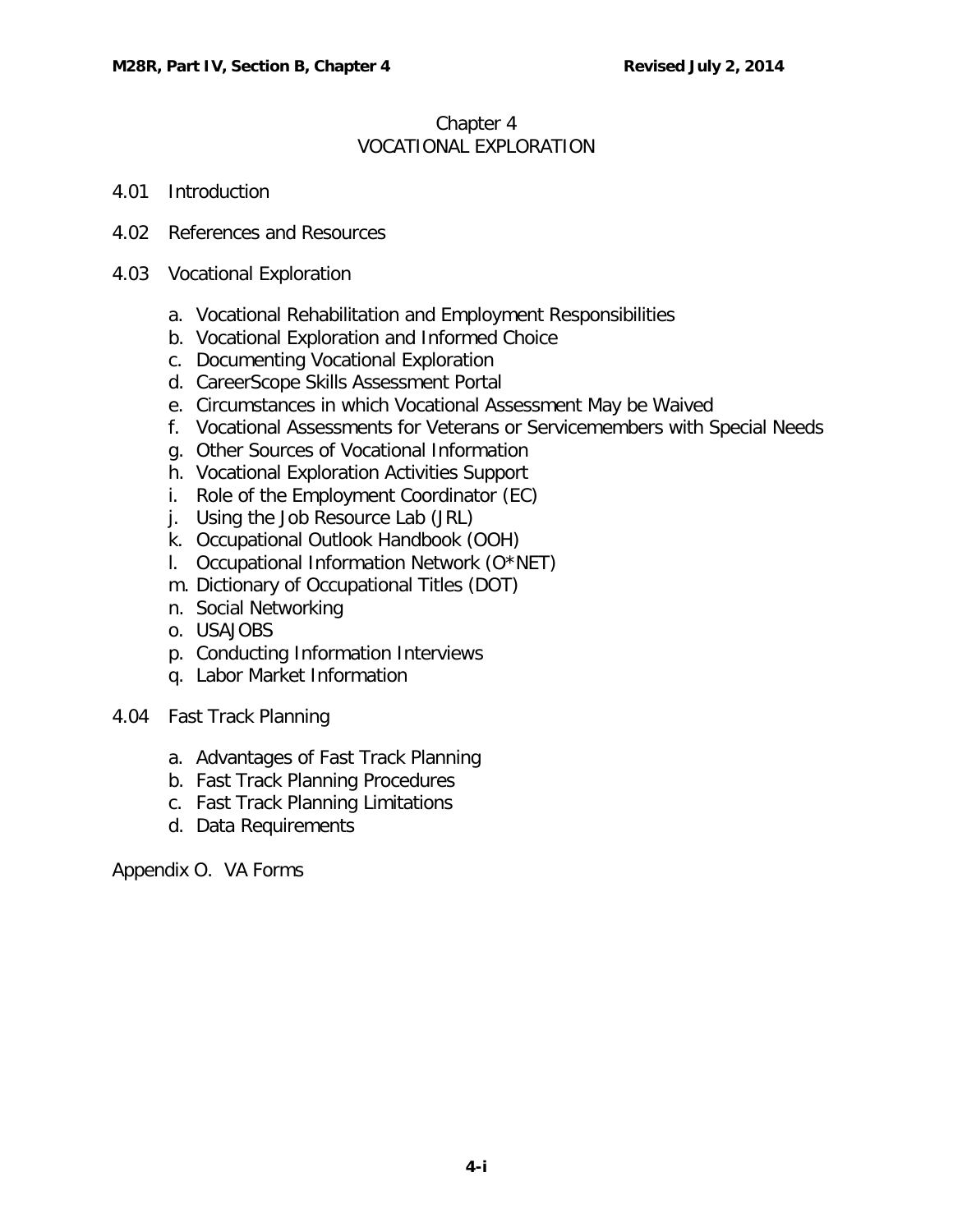#### Chapter 4 VOCATIONAL EXPLORATION

### <span id="page-1-0"></span>4.01 Introduction

The goal of vocational exploration is to help the Veteran and Servicemember select a suitable vocational objective that is consistent with his/her abilities, aptitudes and interests, and does not aggravate his/her disability(ies). This chapter contains guidance on how to assist the Veteran or Servicemember in his/her vocational exploration and outlines support systems available to him/her to make a suitable career choice. Statutory and regulatory references are provided throughout the chapter.

### <span id="page-1-1"></span>4.02 References and Resources

| Regulations:   | 38 Code of Federal Regulations (CFR) 21.78<br>38 CFR 21.84<br>38 CFR 21.86<br>38 CFR 21.180<br>38 CFR 21.430                                                                             |
|----------------|------------------------------------------------------------------------------------------------------------------------------------------------------------------------------------------|
| VA Form (VAF): | VAF 28-1902b, Counseling Record - Narrative Report<br>VAF 28-1902n, Counseling Record-Narrative Report<br>(Supplemental Sheet)<br>VAF 21-8861, Request for Medical Services - Chapter 31 |
| Websites:      | http://www.bls.gov/ooh/<br>http://www.onetonline.org/<br>http://www.occupationalinfo.org/<br>http://www.bls.gov/<br>https://www.usajobs.gov/                                             |

## <span id="page-1-3"></span><span id="page-1-2"></span>4.03 Vocational Exploration

a. Vocational Rehabilitation and Employment Responsibilities

Department of Veteran Affairs (VA) Vocational Rehabilitation and Employment (VR&E) Division is responsible for assisting a Veteran or Servicemember with a Service-Connected Disability(ies) (SCD) prepare for, obtain and maintain suitable employment. Before a Veteran or Servicemember enters into an Individual Written Rehabilitation Plan (IWRP) or Individual Employment Assistance Plan (IEAP), or during the redevelopment of an IWRP or IEAP, he/she needs to know what his/her options are concerning identifying a suitable career. If the Veteran or Servicemember has transferable skills, training or experience in a suitable occupation, the same or a similar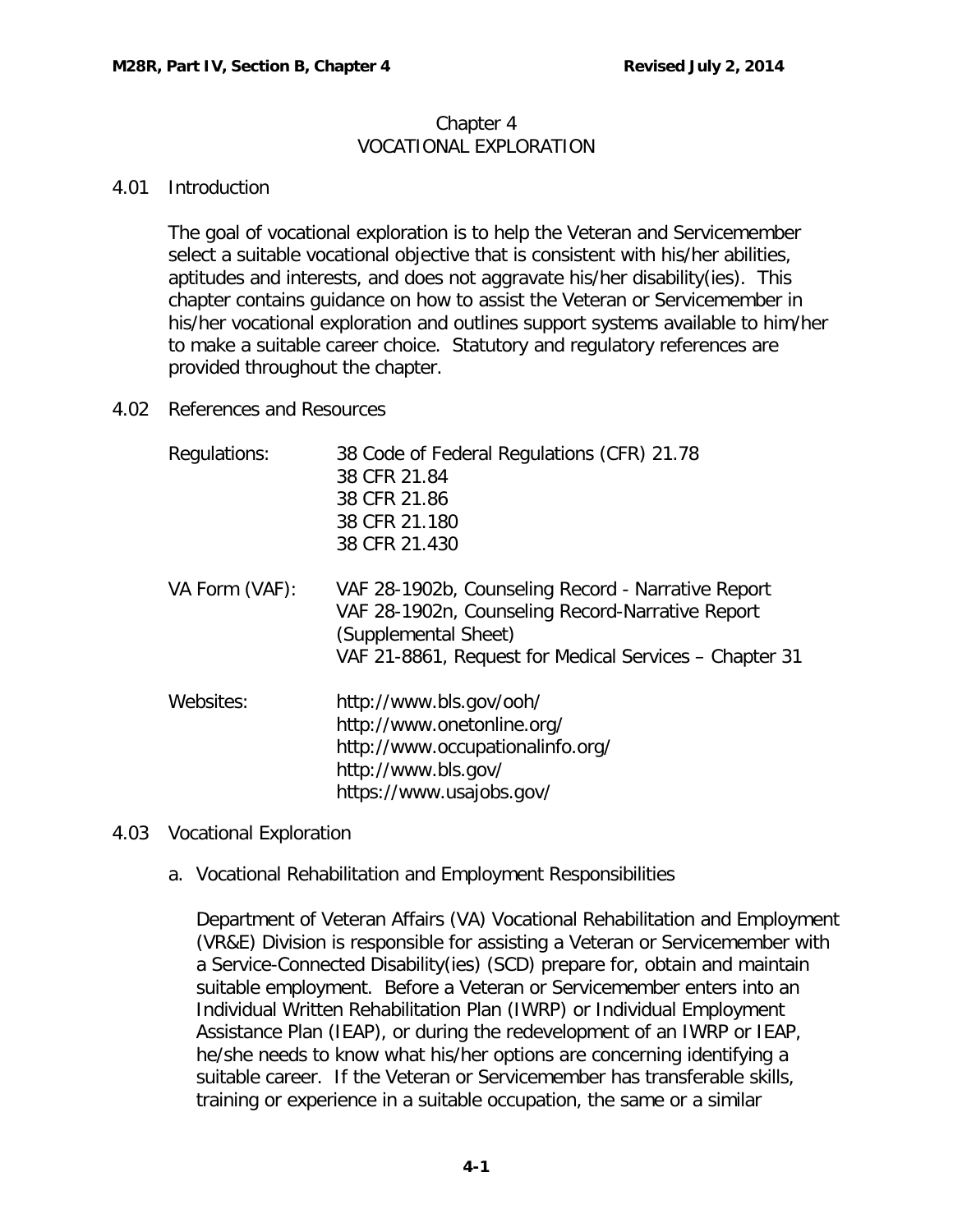occupation should be considered prior to exploration of occupations requiring additional training.

<span id="page-2-0"></span>b. Vocational Exploration and Informed Choice

Vocational exploration counseling must be provided to every participant in the Chapter 31 program, even if the Veteran or Servicemember already "knows" or has already chosen his/her career. Using vocational exploration tools, resources and a systematic method to explore different careers with the Veteran or Servicemember will ensure he/she makes an informed choice when choosing a suitable career.

<span id="page-2-1"></span>c. Documenting Vocational Exploration

VAF 28-1902n, Counseling Record-Narrative Report (Supplemental Sheet), is used to document vocational exploration and planning following the determination that a Veteran or Servicemember is entitled to VR&E services and achievement of a vocational goal is currently reasonably feasible. The goal or outcome of vocational exploration activities is to select a suitable vocational goal that is consistent with the individual's abilities, aptitudes and interests, and does not aggravate the individual's disability(ies). The following information provides guidance for the completion of the form:

1. Vocational Exploration

The activities, assignments and results of the vocational exploration activities are documented. This may include, but is not limited to:

- Research findings, including labor market and information from OOH, O\*Net and/or DOT
- Informational interviews
- Vocational goals considered
- Results of any evaluations (medical, vocational, etc.) and resulting vocational considerations
- 2. Suitability of Selected Vocational Goal

The selected vocational goal is stated and the suitability of the occupation/field is justified and documented. This may include, but is not limited to, information pertaining to aptitudes, interests, abilities, employment outlook, sufficient training entitlement, transferable skills and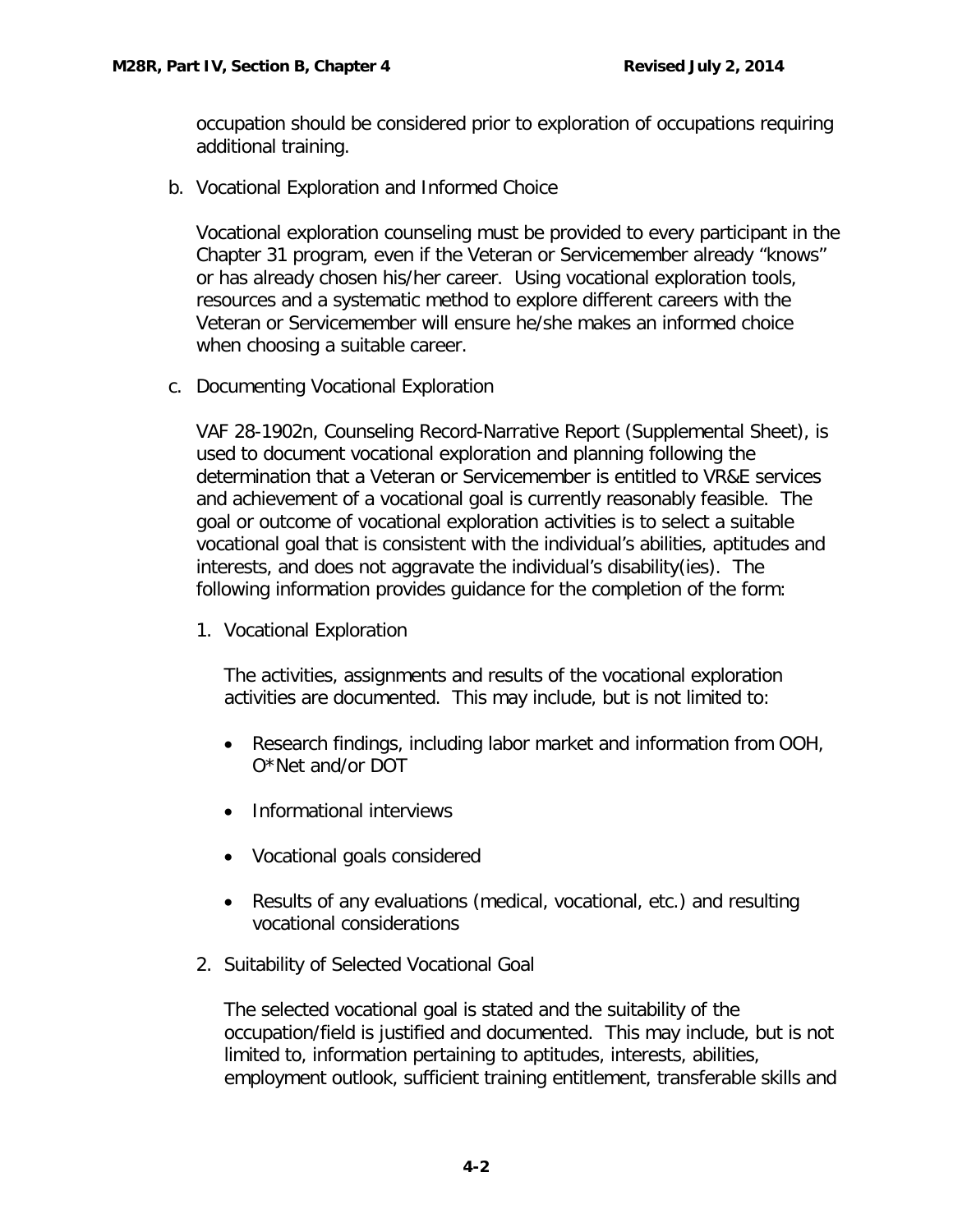the potential for gainful employment that will not aggravate the Veteran's or Servicemember's disabilities.

3. Type of Plan Developed

The type of plan to be developed is selected.

4. Justification for Selected Type of Plan

An explanation for the reason and basis for selecting the type of plan is provided.

5. Description of How Vocational Goal Will Be Achieved and Planned Services

A description of how VR&E services will assist the Veteran or Servicemember in achieving the selected vocational goal is prepared. The description will include any accommodations and/or supports that will be needed or considered throughout the program. This could comprise supports outside the realm of VR&E Service, such as Veterans Administration Medical Centers (VAMCs), Vet Centers, State vocational rehabilitation offices, independent living centers, and other community supports.

The services necessary to assist the Veteran or Servicemember in reaching the selected occupational goal are identified. The plan should include all services that are required to reach employability in the selected vocational goal. This may include, but is not limited to, services such as:

- Training, supplies and/or equipment
- Independent living services
- Certifications or licensures
- Job modifications or accommodations
- Medical and mental health maintenance
- Preparation for employment
- Collaboration with other agencies or programs

In accordance with 38 CFR 21.84(b)(3), the plan should contain an objective for counseling/mental health treatment and/or medical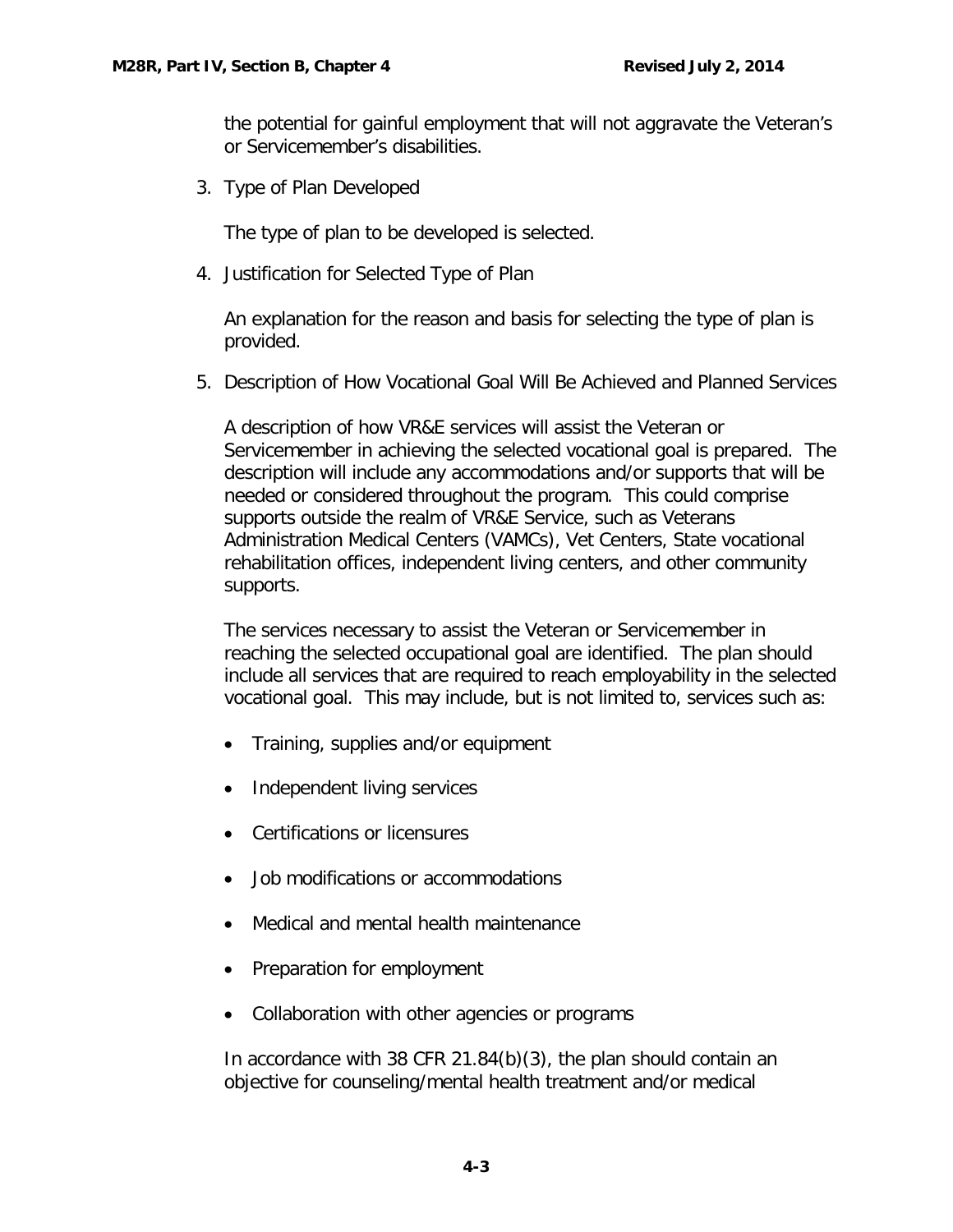treatment for a Veteran or Servicemember with a Serious Employment Handicap (SEH).

6. Retroactive Induction

The consideration for retroactive induction to vocational rehabilitation and any related information are documented. The Vocational Rehabilitation and Employment Officer (VREO) must provide concurrence prior to approval of retroactive induction.

7. Program Charges and Costs

As part of program planning (38 CFR 21.430), the Vocational Rehabilitation Counselor (VRC) must estimate the program charges and costs (excluding subsistence allowance and Revolving Fund Advances) during a calendar year based on the services necessary to carry out the Veteran's or Servicemember's rehabilitation plan and the total cost of Self-Employment (SE) and Individual Independent Living Plans (ILLP).

8. Level of Approval

The appropriate level of authority required to approve the program costs is selected. If the level of authority exceeds the VRC's level, a description of the program charges and costs, with a justification for exceeding the VRC's level of approval, is prepared.

9. Level of Case Management Justification

The appropriate level of required case management (38 CFR 21.180) is selected and justification for the selection is provided. The selection should be based on the type of program being pursued and the Veteran's or Servicemember's circumstances.

10.Other Considerations

Other pertinent considerations for vocational planning or service provision, such as reduced work tolerance, calendar year costs of services (including the need for any special authorization or concurrence, such as cost approval for independent living construction needs) and anticipated entitlement needed and/or need for extension of entitlement are documented. The concurrence of the case manager or Employment Coordinator (EC) receiving the case is documented in Corporate WINRS Case Management System (CWINRS) if it is being transferred post-plan development.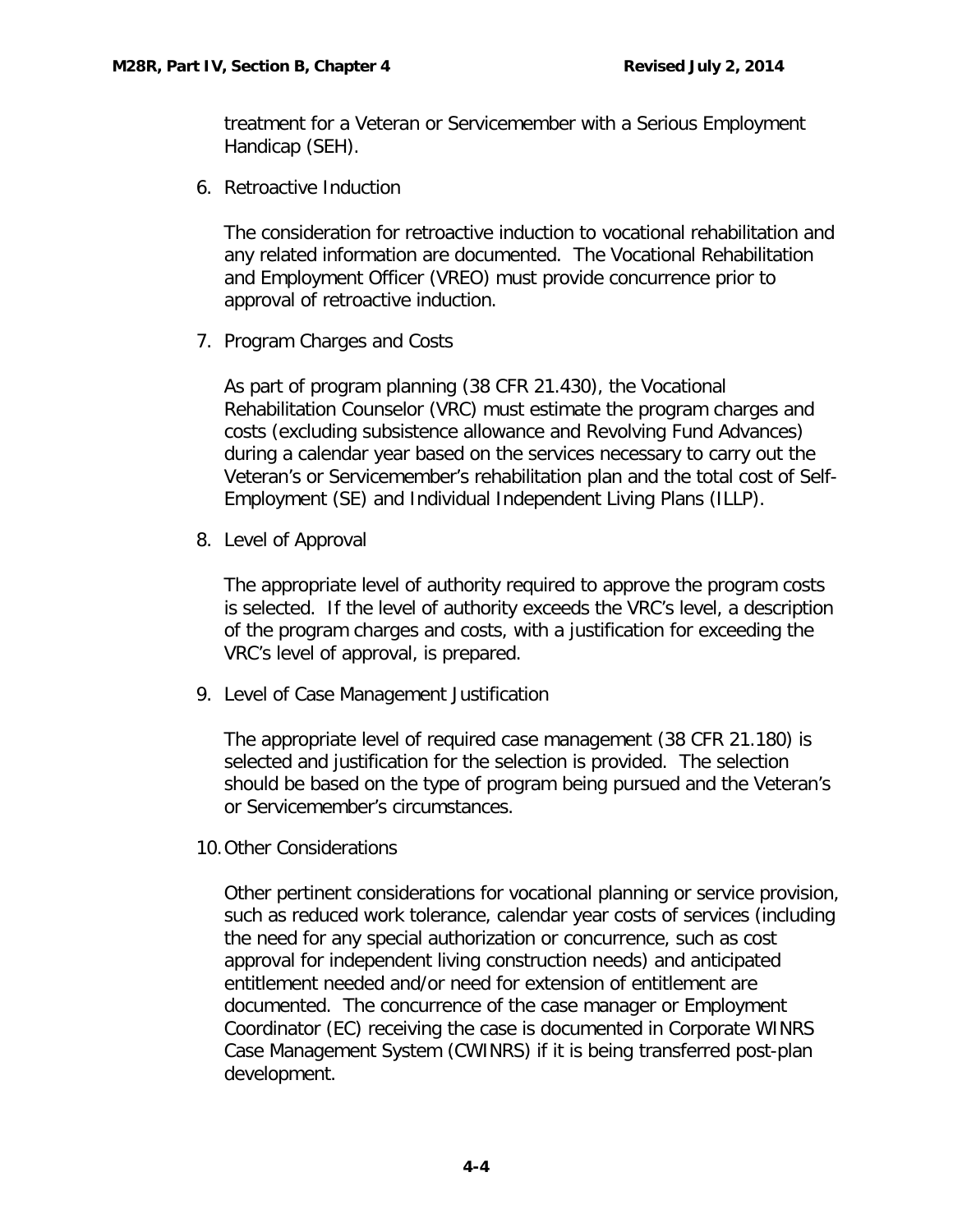<span id="page-5-0"></span>d. CareerScope Skills Assessment Portal

Results from tests and measurements are a starting point for vocational exploration and assist in identifying appropriate vocational goals and training needed to achieve them. Regional Offices (ROs) must use the national CareerScope assessments for testing purposes. These assessments are accessible to Veterans or Servicemembers via online at the CareerScope National Portal.

The RO CareerScope administrator manages the CareerScope portal. The VRC receives the Veteran's or Servicemember's login instructions from the administrator, and then provides the Veteran or Servicemember with a CareerScope portal link, username and password. The Veteran or Servicemember may access CareerScope from the RO Job Resource Lab (JRL) or his/her home computer. If a Veteran does not have access to a home computer, he/she can take the assessments at a training facility computer lab, local library, or a Career One Stop location.

Once the Veteran or Servicemember has completed the self-administered assessment, the VRC receives an email notification to download the completed CareerScope reports. The VRC is responsible for interpreting and communicating the results of the CareerScope assessments to the Veteran or Servicemember.

CareerScope Portal is for use by VA staff only and may not be used by contractors. The VetSuccess contract requires contractors to supply their own testing materials for Veterans or Servicemembers referred for assessment services.

In the event that the CareerScope assessment does not meet the needs of a Veteran due to specific disability limitations, the VRC must follow the guidelines outlined in Section 4.03.f of this chapter. The VRC must certify that the CareerScope assessment is insufficient and that specialized testing is required for the specific Veteran due to his/her disabilities or other needs. This certification must be documented in VAF 28-1902b, Counseling Record - Narrative Report, under Assessment of Interests, Aptitudes, and Abilities.

<span id="page-5-1"></span>e. Circumstances in which Vocational Assessment May be Waived

All eligible Servicemembers and Veterans are entitled to vocational services including a vocational assessment that assists in identifying employment that is consistent with their pattern of abilities, aptitudes, and interests. However, a vocational assessment may be waived in specific circumstances, such as: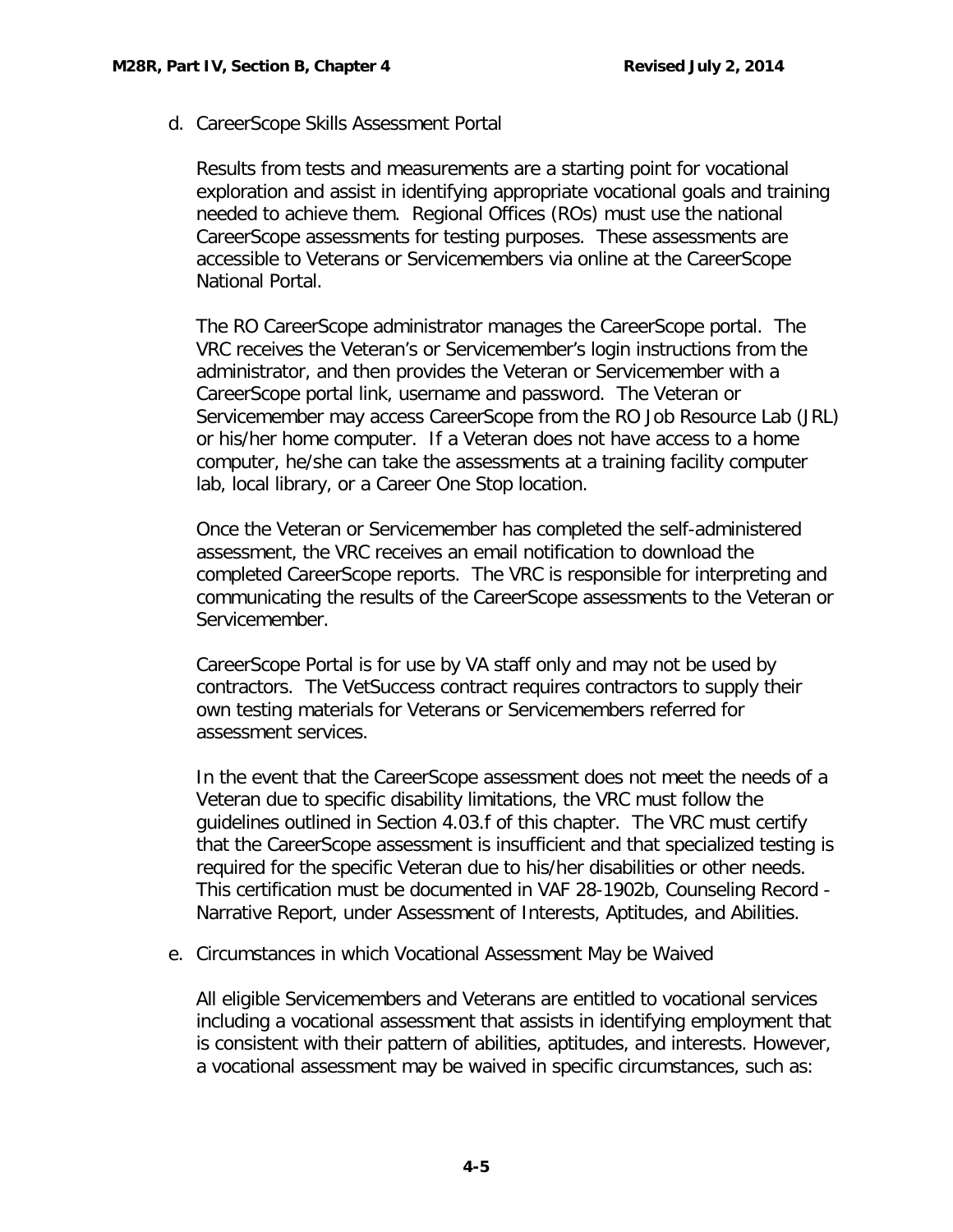- 1. Servicemembers or Veterans who completed vocational testing when they initially applied for Chapter 31 or Chapter 36 services.
- 2. Servicemembers or Veterans with the most severe disabilities and are unable to participate in a vocational assessment.
- 3. Servicemembers or Veterans who have completed a degree program and submitted a copy of his/her transcript of records that may be used in lieu of standardized tests to assess a Veteran's aptitudes and abilities.

Results of the previous vocational assessments may be used during vocational exploration. However, the VRC must ensure that the vocational assessment report is obtained and included in the Veteran's Counseling/Evaluation/Rehabilitation (CER) folder. The vocational assessment report should include a summary of findings and assessments administered. The report should not include raw scores, answer sheets, copies of actual test or computerized printouts.

In addition, the VRC must use his/her professional judgment in determining whether previous assessment results are usable or additional vocational assessments are needed if the initial assessment fails to provide the necessary information for vocational exploration.

The VRC must clearly document the rationale for waiving vocational assessment for individual Servicemembers or Veterans on VAF 28-1902n or CWINRS Note.

<span id="page-6-0"></span>f. Vocational Assessments for Veterans or Servicemembers with Special Needs

The standard CareerScope assessment may not be adequate for Veterans or Servicemembers with special needs as a result of their disability conditions or age. A specialized assessment may be required in exploring a suitable vocational goal.

Recommended alternatives for standard vocational evaluations are listed below:

1. Veterans Health Administration (VHA)

The VRC must refer the Veteran or Servicemember to VHA for vocational assessment services. VHA is the primary resource for the provision of vocational evaluation services under the Chapter 31 program for participants with special needs. For example, a Veteran or Servicemember with significant visual impairments may be referred to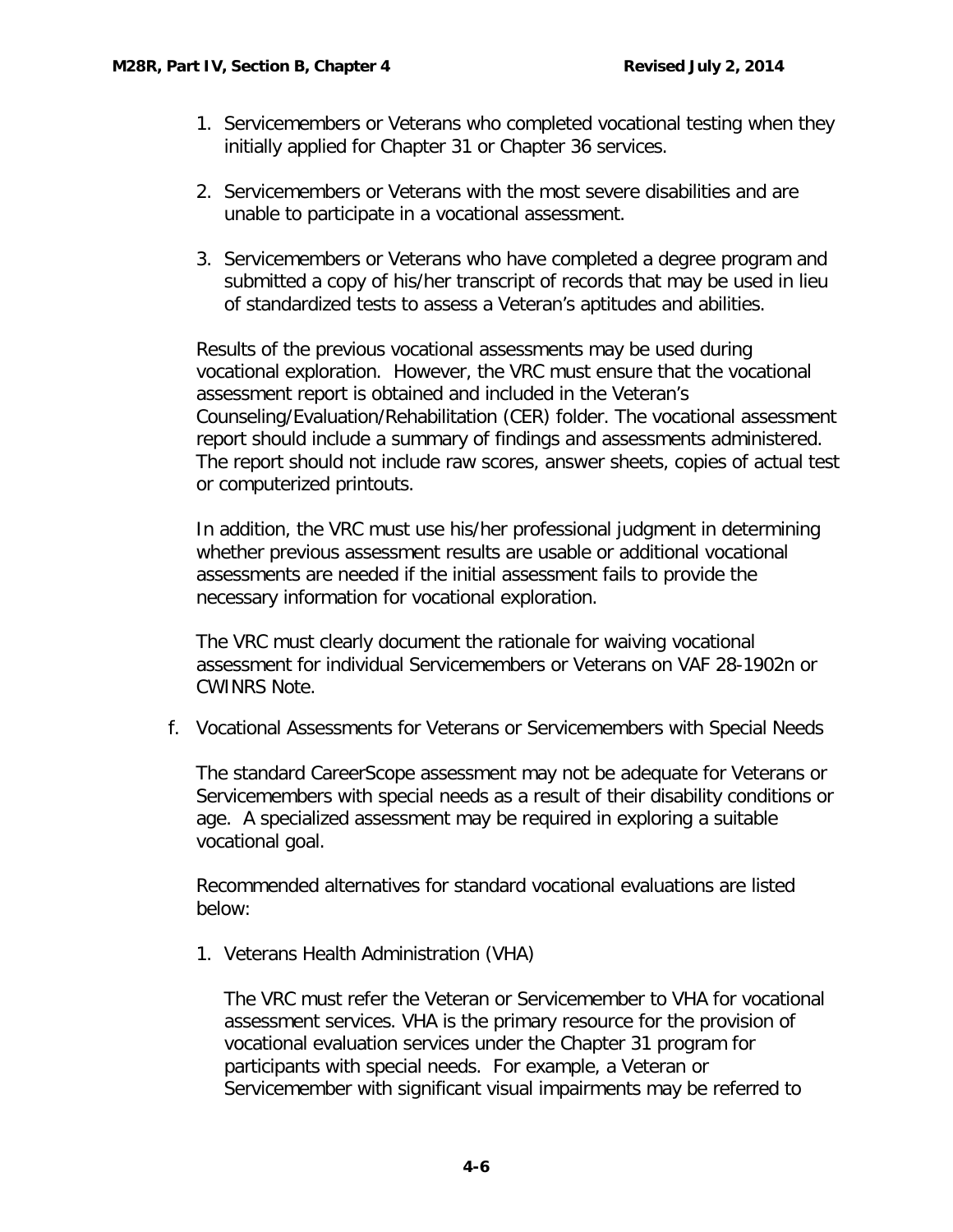VHA's Blind Rehabilitation Services for a specialized evaluation. The VRC will use the VAF 21-8861, Request for Medical Services – Chapter 31 to submit the referral.

2. VetSuccess Contractor

In the event that the required vocational assessment services are not available through VHA, the VRC may refer the Veteran or Servicemember to a contractor under the VetSuccess Contracts. The VRC must ensure that the national contracting procedures for VetSuccess are closely followed.

3. State Vocational Rehabilitation or Other Community Resources

If specialized vocational assessments are not available through VHA or a VetSuccess contractor, the VRC may explore vocational assessment services offered by State Vocational Rehabilitation offices. In addition, the specialized testing may be procured from other community resources. However, the VRC must certify that the requested vocational assessment services are not available through VHA or a VetSuccess contractor and that the specialized testing is required for the specific Veteran or Servicemember due to his/her disability, age, or other needs, prior to the procurement of services. A VA contract specialist must provide assistance in the process for purchasing vocational assessment services to ensure that appropriate procurement procedures are followed. Refer to M28R.V.B.4 for contracting procedures.

<span id="page-7-0"></span>g. Other Sources of Vocational Information

In addition to using CareerScope assessment results, many life activities reveal evidence of a Veteran's or Servicemember's pattern of abilities, aptitudes and interests, including:

- Use of leisure time
- Pursuit of education
- Volunteer activities
- Previous employment
- Life experiences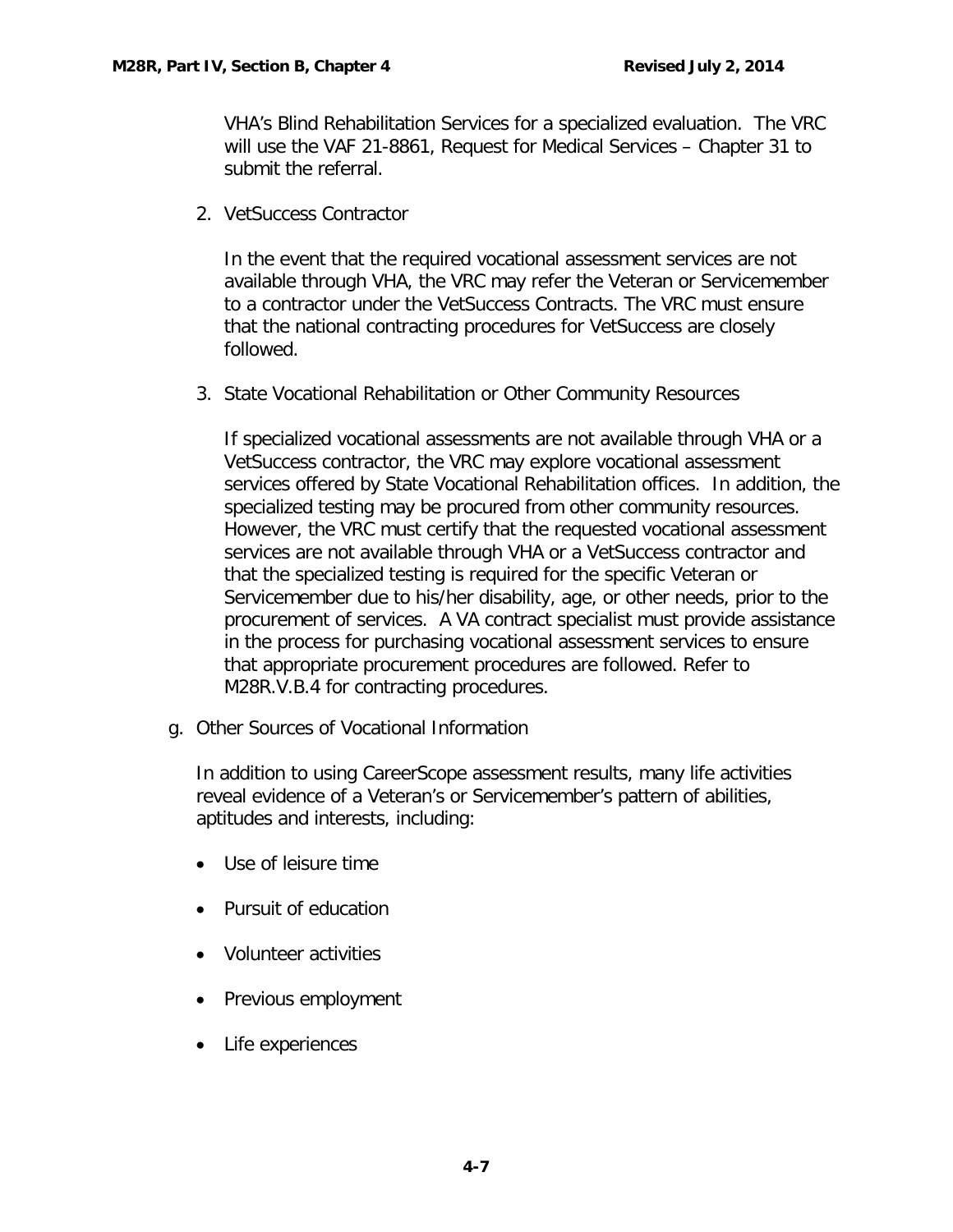The case manager should use this information to assist the Veteran or Servicemember in the development of a vocational exploration strategy.

<span id="page-8-0"></span>h. Vocational Exploration Activities Support

Vocational exploration activities can be conducted during counseling sessions, independently, or in the RO JRL. The following individuals or activities may assist in vocational exploration activities:

- VRC
- Employment Coordinator (EC)
- Disabled Veterans' Outreach Program (DVOP) specialist
- Local Veterans' Employment Representative (LVER)
- Contract counselors
- College or university career exploration, planning and placement representatives
- Librarians in military, college or local libraries
- Attendance at traditional and/or virtual job fairs
- Veteran reading the daily employment or job section of his/her local newspaper or electronic job boards to identify companies coming to or leaving an area where the Veteran desires employment
- <span id="page-8-1"></span>i. Role of the Employment Coordinator (EC)

During vocational exploration, the EC serves as the expert in employment information and can provide the following services:

- Labor market information for a specific geographic area
- Wage information for a specific geographic area
- Traditional and virtual job fair information
- Assistance in the JRL researching various occupations
- <span id="page-8-2"></span>j. Using the Job Resource Lab (JRL)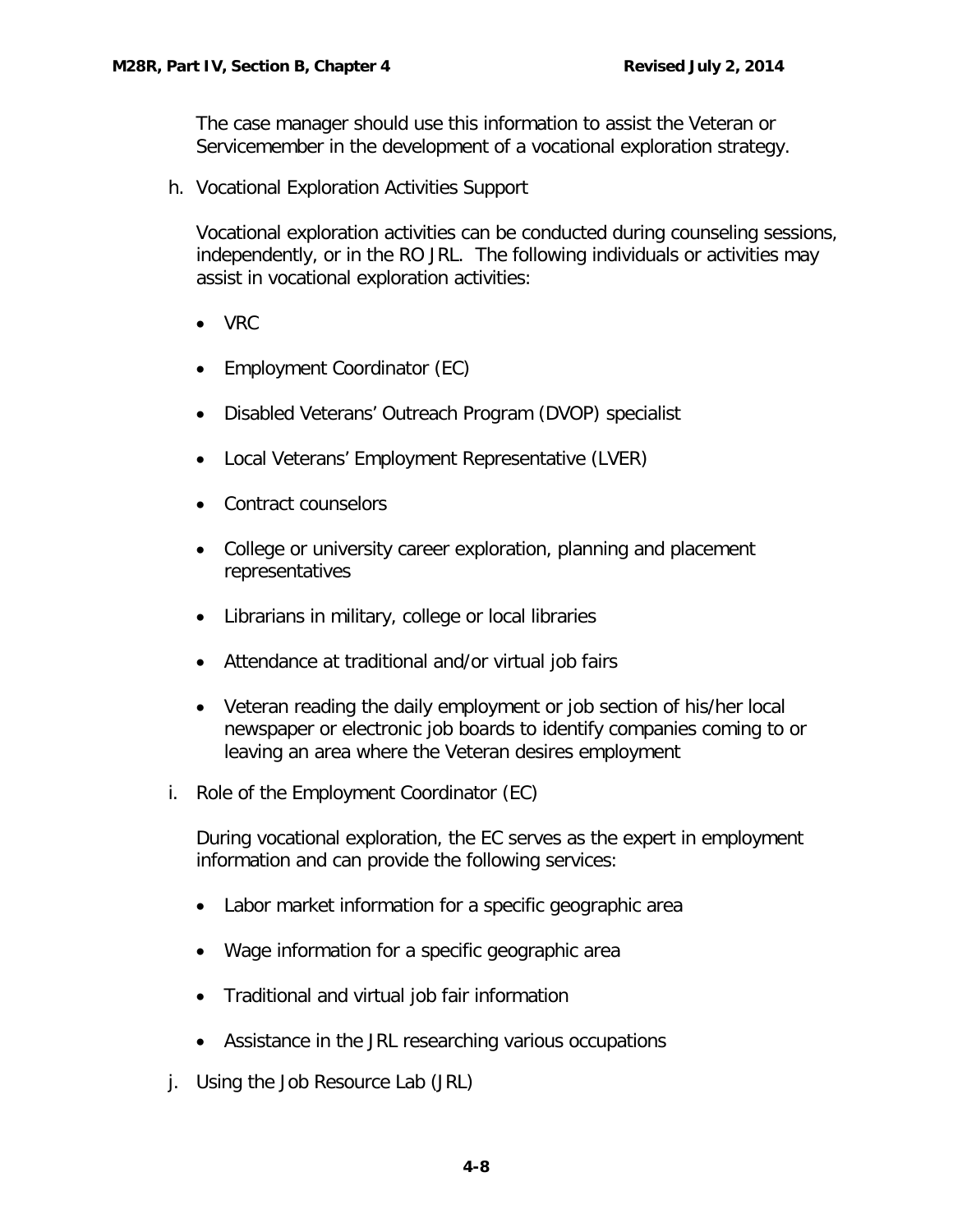The following services are available to the Veteran or Servicemember in the JRL:

- Access to and instruction on how to use vocational exploration tools, such as the Occupational Outlook Handbook (OOH), Occupational Information Network (O\*NET), Dictionary of Occupational Titles (DOT), social networking websites and the Federal jobs website.
- Access to job vacancy announcements and employer contact information.
- Printed material geared to assist the Veteran or Servicemember in exploring various career opportunities.
- <span id="page-9-0"></span>k. Occupational Outlook Handbook (OOH)

The OOH is a nationally recognized source of career information designed to provide valuable assistance to job seekers making decisions about their future work lives. The Handbook is revised every two years. The OOH provides the following career information:

- Training, other qualifications and advancement
- Average earnings
- Employment outlook
- Job outlook
- Typical duties performed
- Projected employment data
- Working conditions
- Related occupations
- Sources of additional information
- Nature of the work

For more information on the OOH, go to http://www.bls.gov/ooh/

<span id="page-9-1"></span>l. Occupational Information Network (O\*NET)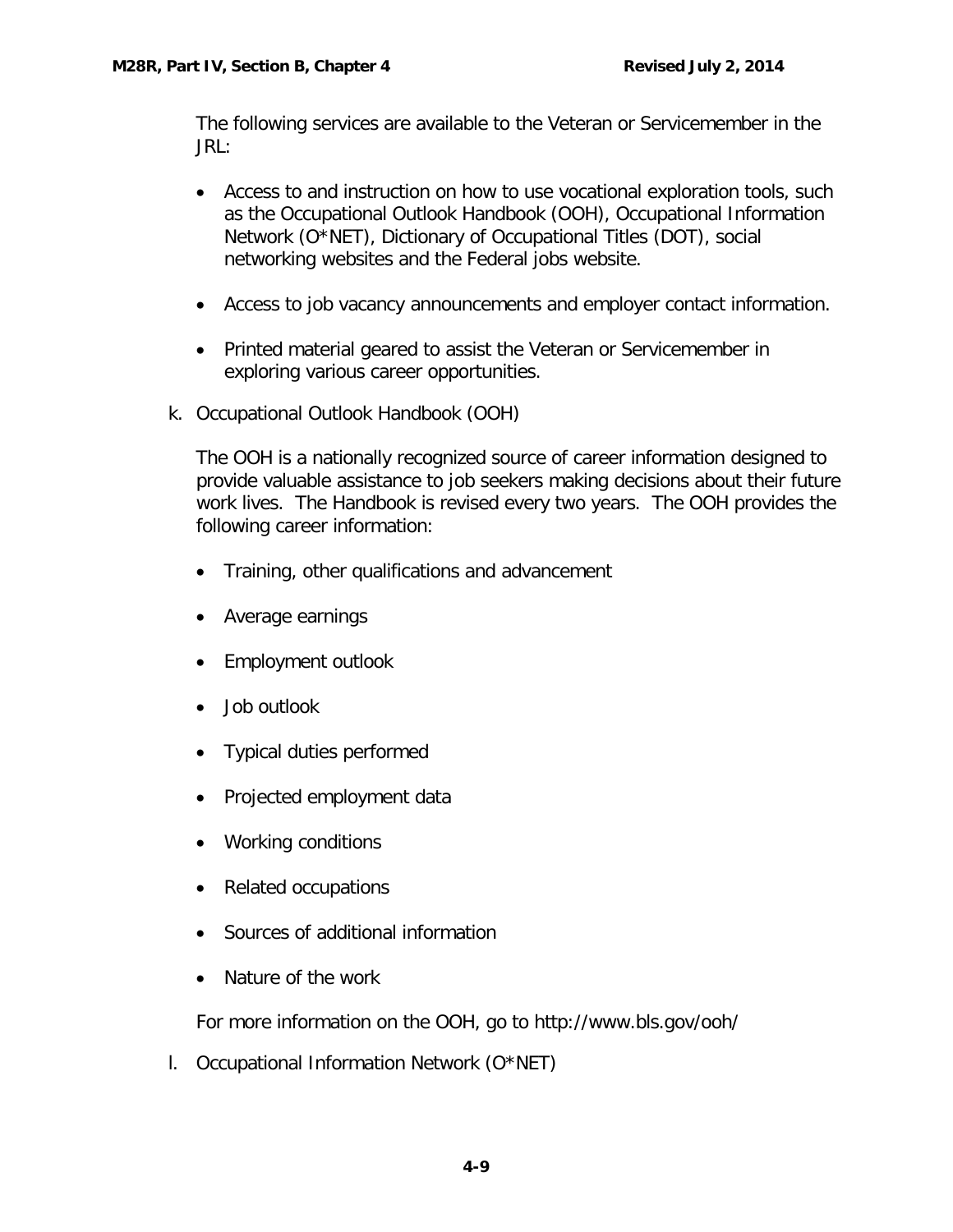O\*NET is a comprehensive database of worker attributes and job characteristics. Using a code system, the database contains information about Knowledge, Skills and Abilities (KSAs), interests, general work activities and work context. The following is a summary of information available on O\*NET:

- Tasks
- Tools & Technology
- Knowledge
- Skills
- Abilities
- Work Activities
- Work Context
- Job Zone
- Education
- Interests
- Work Styles
- Work Values
- Related Occupations
- Wages & Employment
- Sources of Additional Information

For more information on O\*Net, go to http://www.onetonline.org/

<span id="page-10-0"></span>m. Dictionary of Occupational Titles (DOT)

From 1938 to the 1990s, vocational lists and employment matching offered by the Federal government were available through the [Dictionary of](http://en.wikipedia.org/wiki/Dictionary_of_Occupational_Titles)  [Occupational Titles](http://en.wikipedia.org/wiki/Dictionary_of_Occupational_Titles) (DOT). The DOT was first published in hard copy in 1938 and emerged in an [industrial economy](http://en.wikipedia.org/wiki/Industrial_economy) that emphasized [blue-collar](http://en.wikipedia.org/wiki/Blue-collar) jobs.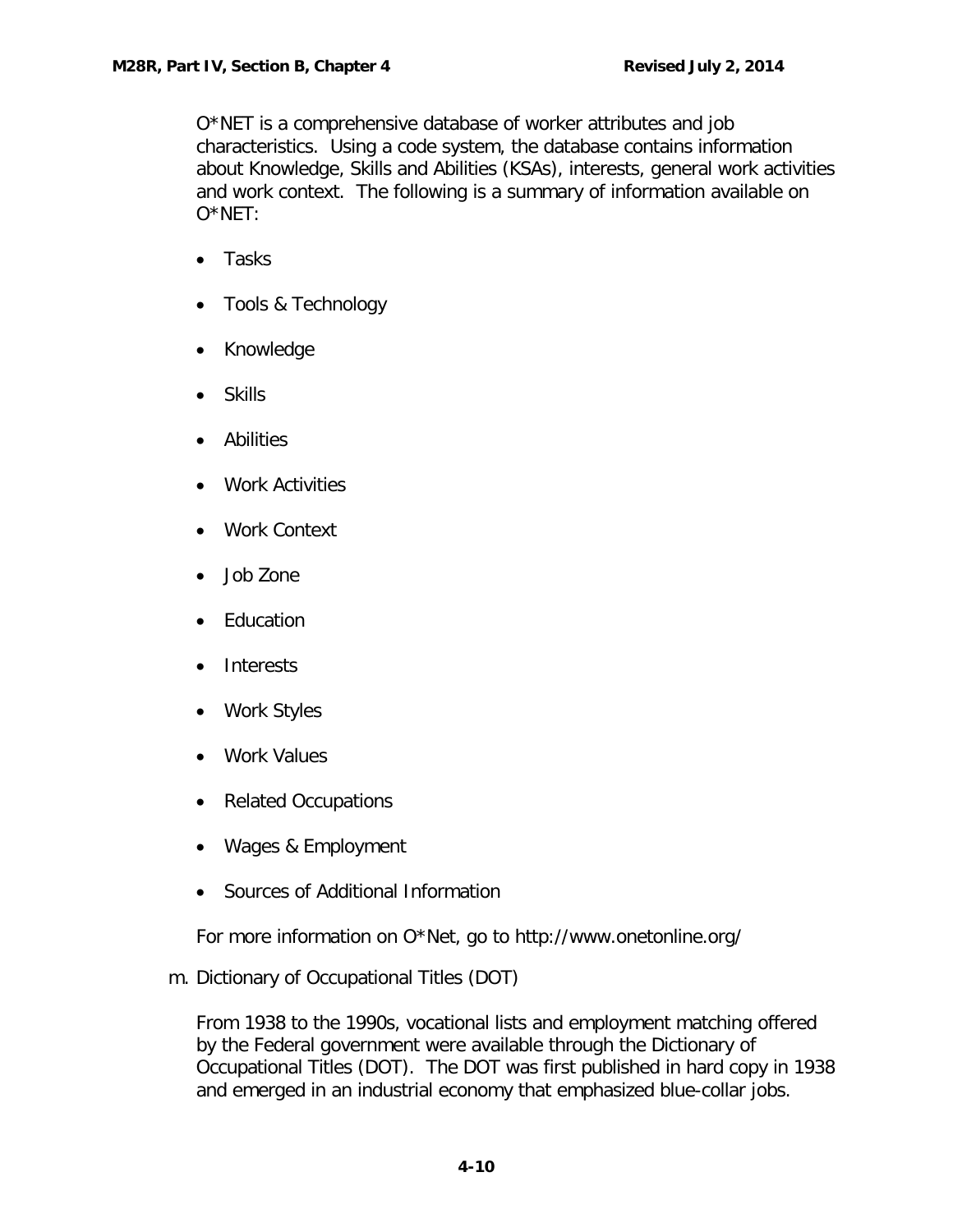Updated periodically, the DOT provided useful occupational information for many years. However, its usefulness waned as the economy shifted toward [information and services](http://en.wikipedia.org/wiki/Information_economy) and away from heavy industry occupations. With the shift in the economy, plans developed to replace the book format of the DOT with an online database. A limited use, preliminary version was released in December 1997, followed by a public edition in December 1998. The O\*NET thus, superseded the DOT with current information that can be accessed online or through a variety of public and private sector career and labor market information systems. However, VRCs and ECs are still required to put a DOT code on every IWRP, IEAP and Individual Extended Evaluation Plan (IEEP). When a vocational goal needs to be deferred, the VRC may use DOT code 999 on an IWRP or an IEEP, but never on an IEAP.

Every occupation is assigned a nine-digit code in the DOT. In groups of three, the digits are defined as follows:

- The first three digits identify a particular occupational group.
- The middle three digits are the worker function ratings for data, people and things.
- The last three digits are used to differentiate occupations within related clusters.

For more information on the DOT, go to http://www.occupationalinfo.org/

<span id="page-11-0"></span>n. Social Networking

Networking being the key word, there are two types of social networking methods available to explore vocations.

1. In-Person

The Veteran or Servicemember informs his/her family members, friends, former colleagues and neighbors that he/she is researching different career options and looking for assistance in identifying what might be a good career fit.

2. Online

Prospective employees use websites such as Facebook, Twitter and LinkedIn to research companies and find out what employers are looking for in a candidate. A Veteran or Servicemember exploring vocations should consider using both methods.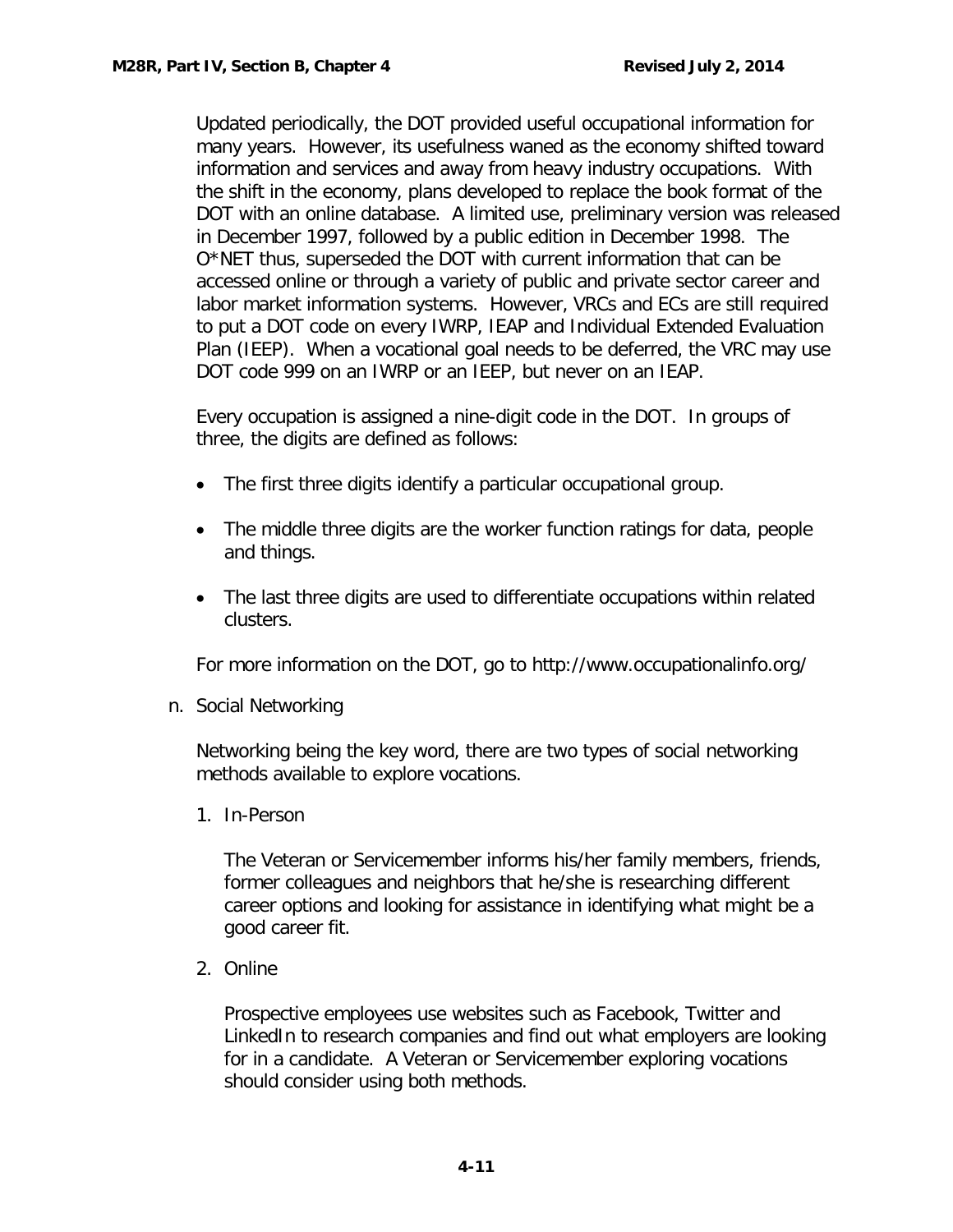## <span id="page-12-0"></span>o. USAJOBS

The website https://www.usajobs.gov/ (USAJOBS) is the [Federal](http://en.wikipedia.org/wiki/Federal_government_of_the_United_States)  [government'](http://en.wikipedia.org/wiki/Federal_government_of_the_United_States)s one-stop [clearinghouse](http://en.wikipedia.org/wiki/en.wiktionary.org/wiki/clearing_house) for [civil service](http://en.wikipedia.org/wiki/Civil_service) job opportunities with Federal agencies. The [Office of Personnel Management](http://en.wikipedia.org/wiki/Office_of_Personnel_Management) (OPM) operates this site. Although the website is primarily used for job seekers, it is also a good source for vocational exploration because it indicates labor market trends, positions available, position requirements, required education, travel requirements, salary and the locations of the Federal government positions.

<span id="page-12-1"></span>p. Conducting Information Interviews

The purpose of an information interview is to obtain firsthand knowledge about an occupation from someone who works in the field. Interviews may be conducted either in person or over the telephone depending on the arrangement the Veteran or Servicemember makes with interviewee. If the Veteran or Servicemember is able to meet with the interviewee in person, then he/she should dress professionally and be prepared to ask questions about the occupation. Anticipated questions for the interview may include, but are not limited to, the following:

- How does a person become qualified for work in this field?
- What does a typical workday entail?
- What is the potential for growth in this field?
- How can the likelihood of obtaining employment in this field be improved?
- What is the salary range?
- What are the cognitive and physical demands of the job?
- Is it temporary or permanent employment?
- What are the job duties?
- <span id="page-12-2"></span>q. Labor Market Information

The U.S. Department of Labor's Bureau of Labor Statistics (BLS) provides labor market information online. Included in the information are the following factors within a specific geographical area:

- Highest and lowest paying jobs
- Fastest and slowest growing jobs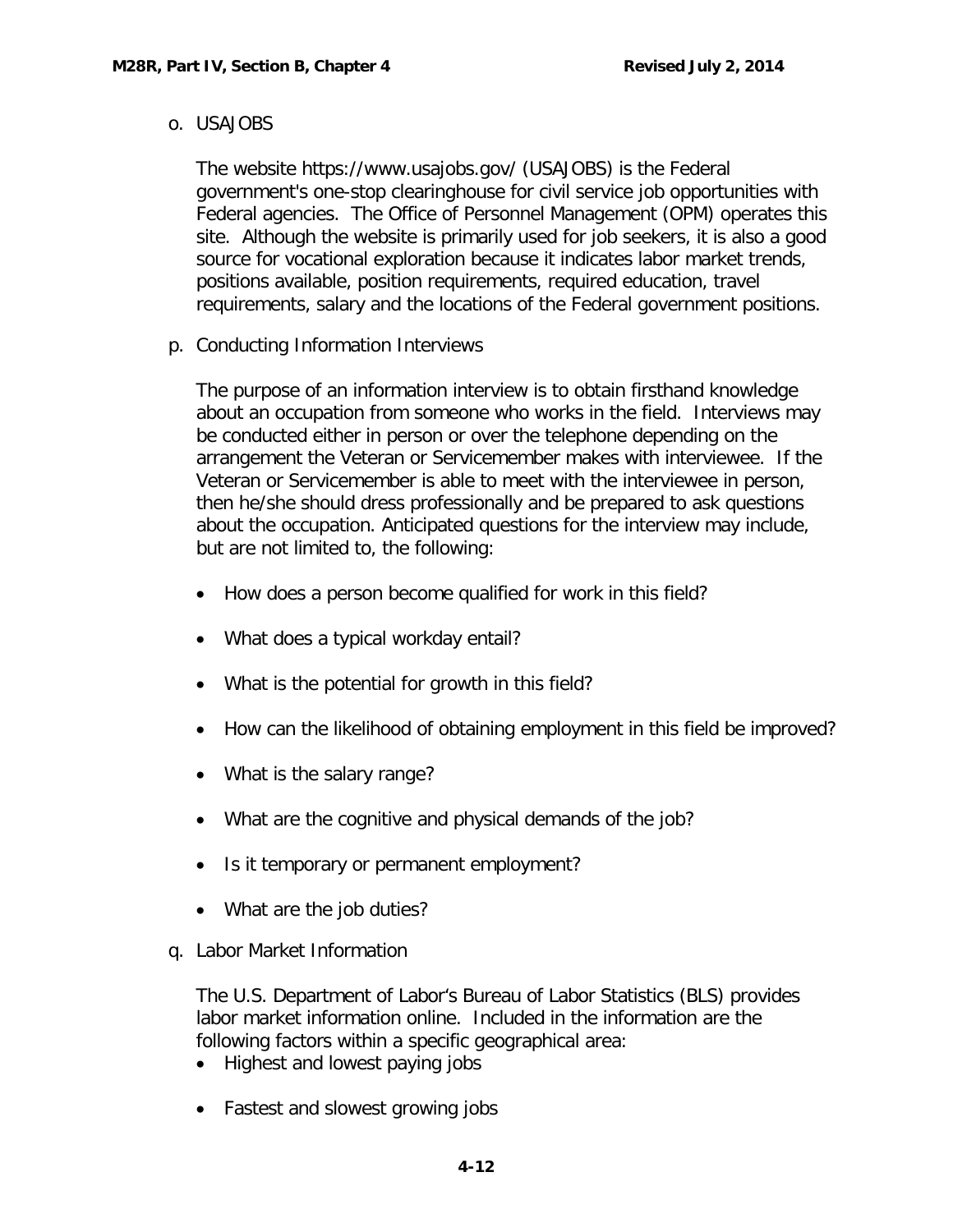• Which jobs have the highest and lowest employment rates

Local labor market information can be obtained through coordination with the EC, DVOP specialist, LVER or by visiting the Bureau's website at http://www.bls.gov/

# <span id="page-13-0"></span>4.04 Fast Track Planning

Fast Track planning is a process designed to provide expedited services to the Veteran or Servicemember by allowing the VRC to defer identification of a specific vocational goal in order to allow the Veteran or Servicemember to begin rehabilitation services more quickly. It is called "Fast Track" planning because the movement from Evaluation and Planning (EP) status to Rehabilitation to the Point of Employability (RTE) status is accelerated by allowing vocational exploration and planning activities, historically completed during EP status, to be completed in RTE status. As a result, plan development and the initiation of services begin earlier in the rehabilitation process. This process ensures a seamless transition with no delay in service to the Veteran or Servicemember who is transferring to Chapter 31 from Chapter 33 and who is already receiving education services through the VA, but has not decided upon a vocational goal. Additionally, this process allows the Veteran or Servicemember to start a rehabilitation plan during their transition period, while concurrently researching the labor market in which they will be seeking employment following discharge in order to select the most appropriate vocational goal.

<span id="page-13-1"></span>a. Advantages of Fast Track Planning

The two advantages to Fast Track planning include:

- Expedited services to the Veteran or Servicemember.
- Expanded time for the thorough exploration of potential occupational goals.
- <span id="page-13-2"></span>b. Fast Track Planning Procedures

Fast Track planning allows for the identification of a specific vocational goal to be deferred during the development of a rehabilitation plan by allowing the use of DOT code 999 in an IWRP and an IEEP. The following procedures outline the use of Fast Track planning when developing, implementing and administering rehabilitation plans: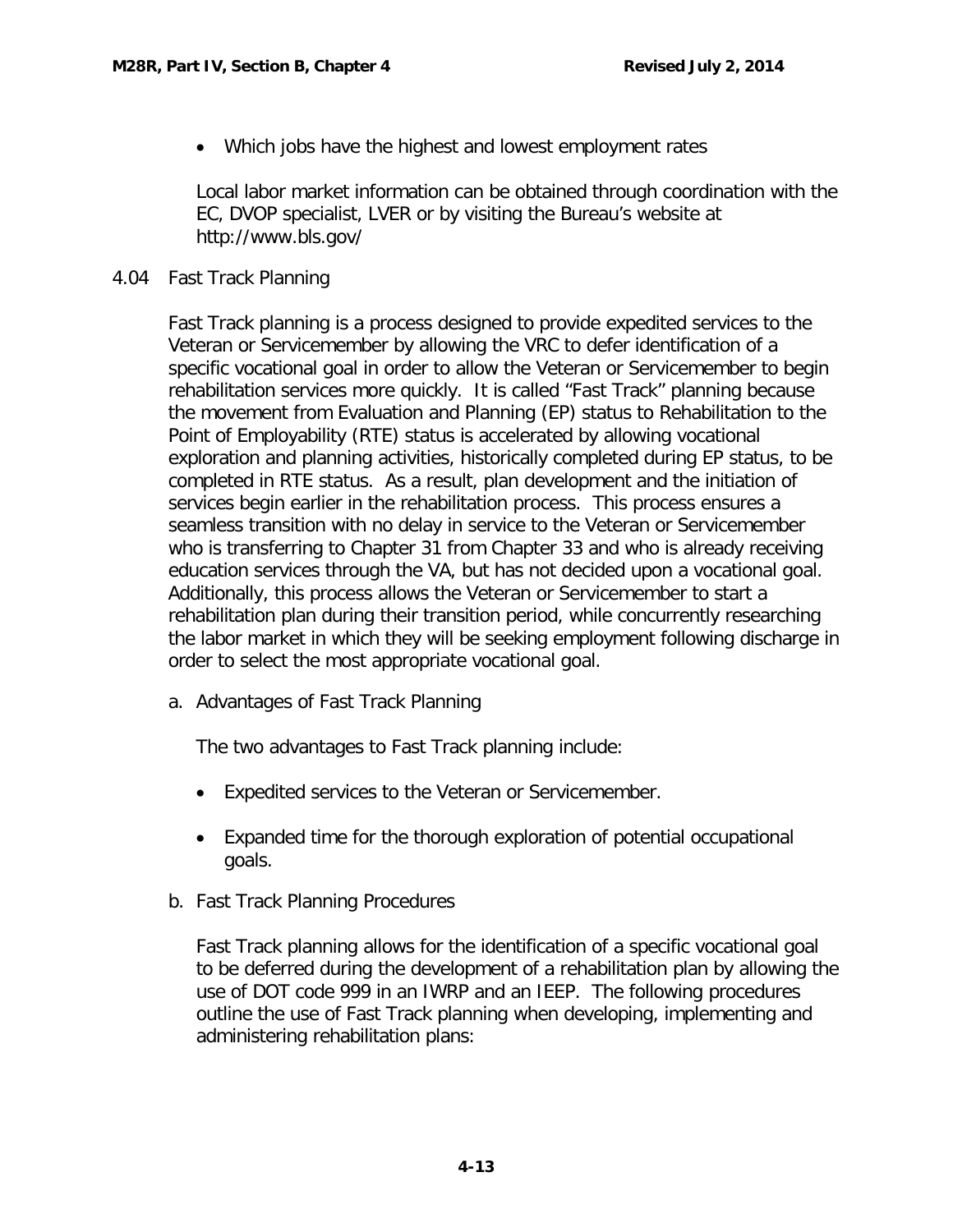- 1. The rehabilitation plan is developed using DOT code 999-Deferred, as regulated in 38 CFR 21.84 for the development of an IWRP, and 38 CFR 21.86 for the development of an IEEP.
- 2. The following issues are addressed in the rehabilitation plan:
	- (a) The identification of a suitable vocational objective should include various tasks to assist the Veteran or Servicemember with vocational exploration, similar to what would be expected in EP status. It may also include other potential evaluations or information to determine if a potential vocational goal is suitable, such as a background check, medical evaluations or labor market research.
	- (b) Training objectives will address any needed remedial training and/or general education coursework or a similar training path that allows the Veteran or Servicemember to engage in training and make progress toward the completion of training while exploring a suitable vocational objective.
	- (c) Coordination of services objectives should address medical, psychological and related services, as appropriate, to ensure the Veteran's or Servicemember's needs are addressed and met.
	- (d) Case management objectives must be defined as at least Level 2, meaning a face-to-face meeting is required once per term, or at least three times per year for non-standard terms. It must be noted on the rehabilitation plan that additional meetings may be required to guide the Veteran or Servicemember through the vocational exploration process.
- 3. The case status is updated in CWINRS:
	- (a) If an IWRP is developed, the case status changes from EP to RTE status.
	- (b) If an IEEP is developed, the case status changes from EP to Extended Evaluation (EE) status. It is important to note that EE status may only be utilized when feasibility for employment cannot be determined.
- 4. The objectives of the plan are administered while continuing to advise and guide the Veteran's or Servicemember's vocational exploration process. It is important to note that additional counseling meetings may be required during this process to ensure the Veteran has adequate guidance and input from the VRC.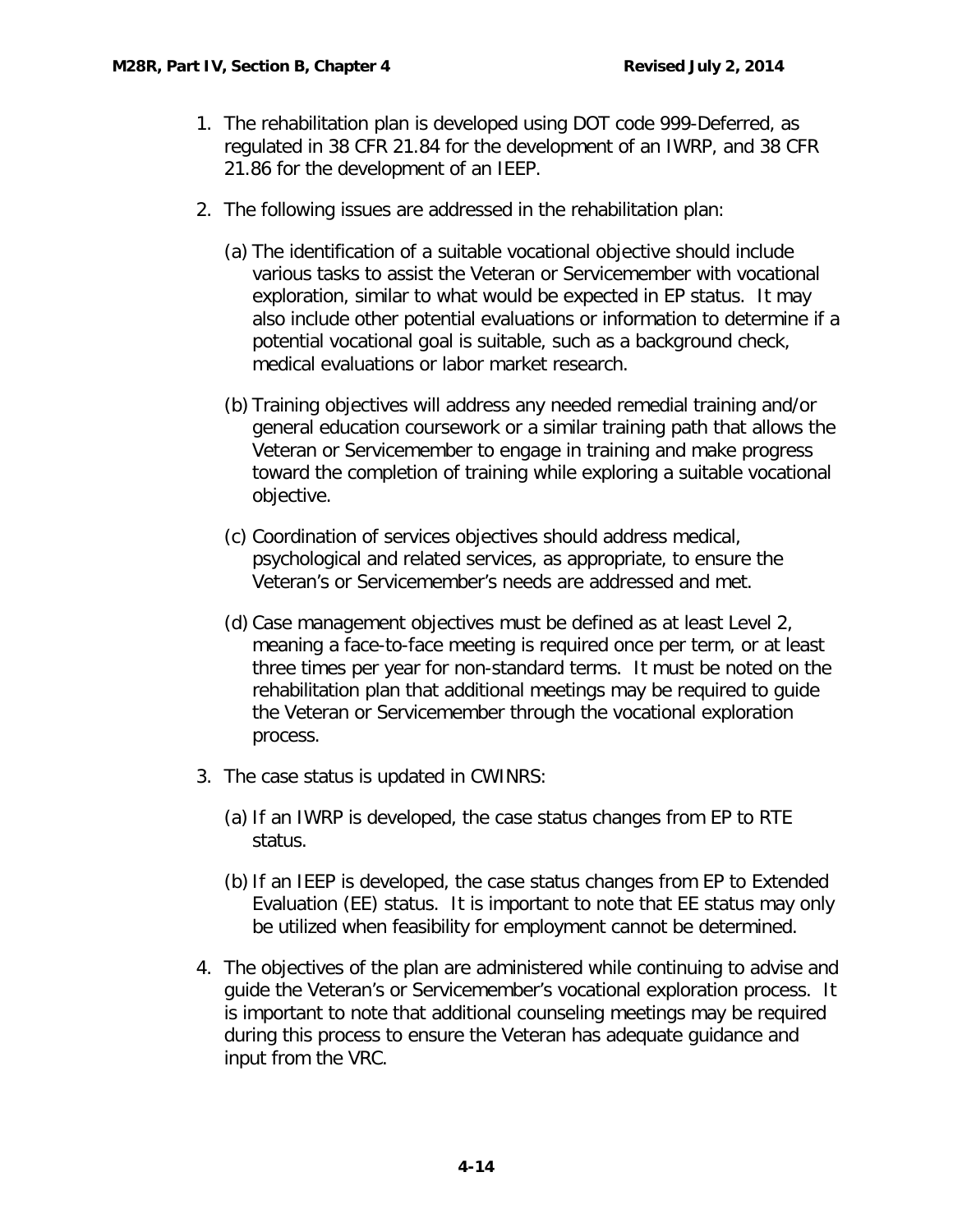- 5. When a suitable and/or feasible vocational goal has been identified, the rehabilitation plan is converted from DOT code 999 to the specific identified DOT code. The redevelopment of the rehabilitation plan no longer requires case status movement back to EP status; this action can occur in EE or RTE status.
- 6. If the Veteran or Servicemember does not follow through with services, elects to discontinue participation or is not accepted into a training program to continue training toward an appropriate vocational goal, the case must be moved to Interrupted (INT) status utilizing Reason Code (RC) 16. While in INT, counseling services are continuously provided to assist the Veteran in determining the appropriate next steps.
- <span id="page-15-0"></span>c. Fast Track Planning Limitations

The goal of Fast Track planning is to expedite services to the Veteran or Servicemember, while providing a longer period for vocational exploration. This is accomplished by utilizing DOT code 999 on the rehabilitation plan. However, it is necessary to limit the use of DOT code 999 to ensure the Veteran or Servicemember participates in vocational counseling and identifies a vocational goal within a reasonable time period and achieves maximum use of his/her benefits. As such, the use of DOT code 999 is limited to the following criteria:

- 1. Training is limited to the completion of remedial and/or general education coursework.
- 2. The maximum duration for a fast track IWRP is 12 months or three consecutive terms, whichever is longer. The VR&E Officer (VREO) can approve an extension up to six months or two consecutive terms of training, whichever is longer, if it is determined that this extended period is needed and will result in the identification of a vocational goal.
- 3. The maximum duration for a fast track IEEP is 12 months, but may not exceed one term of training. The VREO can approve an extension up to six months or one additional term of training, whichever is longer, if it is determined that this extended period will result in both the identification of a vocational goal and the determination of feasibility to achieve a vocational goal.
- 4. The Veteran or Servicemember must have at least 12 months of Chapter 31 entitlement remaining or be eligible to receive an extension beyond 48 months per 38 CFR 21.78.